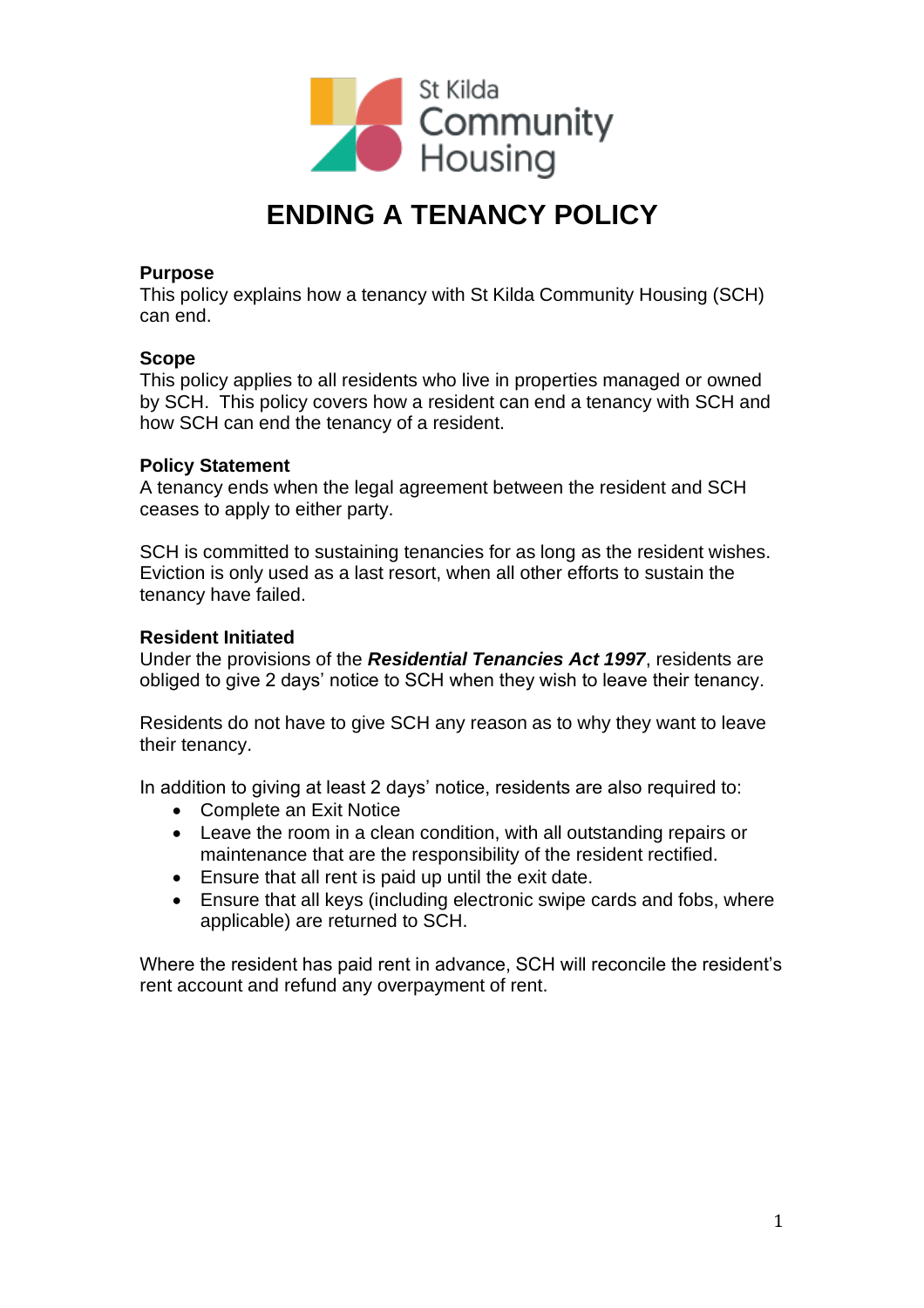

# **SCH Initiated**

SCH may take steps to end a tenancy for the reasons stated in the *Residential Tenancies Act 1997*, including:

- The property has been abandoned by the resident and at least 14 days have passed since the last rent was due. SCH will seek an order of abandonment at VCAT
- The resident has died.
- The property is to be renovated or demolished

The resident has been issued with a Notice to Leave for the following reasons:

- $\triangleright$  Serious damage to the property
- $\triangleright$  A danger to other residents
- ➢ Serious disruption of other residents' peaceful enjoyment
- ➢ Non-payment of rent
- $\triangleright$  Use of their room for illegal purposes.

At all times, SCH will give residents:

- Notice in writing in the appropriate form with the required notice periods as set out in the *Residential Tenancies Act 1997*.
- An opportunity to sustain their tenancy with SCH

Where a room has been abandoned, SCH will comply with all legal requirements for goods left behind. See **Goods Left Behind Policy**.

## **Eviction**

SCH aims to do whatever is reasonable to sustain tenancies. However, this is not always possible and SCH may take steps to take possession of a property through a possession order at VCAT.

Throughout the legal process and prior to purchasing a Warrant of Possession SCH will consider the potential impact of eviction on the human rights of the resident through the completion of a Human Rights Impact Assessment.

The purpose of this is to ensure:

- SCH has considered the human rights of the resident.
- SCH policies and procedures were followed
- SCH has followed the provisions of the Residential tenancies Act 1997
- The comparative risks to the resident, their neighbours and the organisation of this decision have been carefully weighed
- The permission to evict has been granted by the CEO or delegate
- Eviction is the action of last resort.